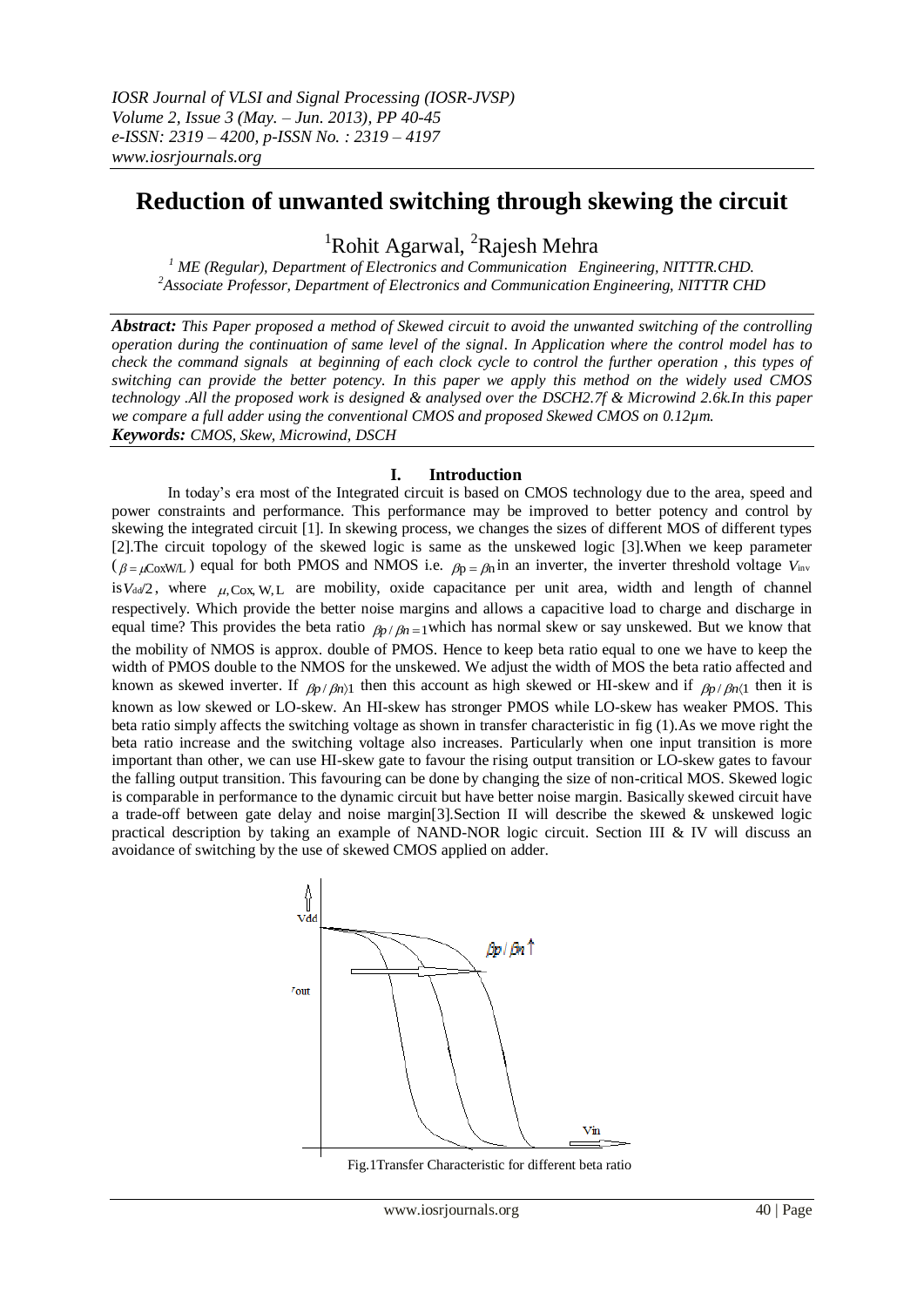#### **II. Unskewed & Skewed Circuit**

An NAND-NOR logic is designed over DSCH tool and analysed over the Microwind, The PMOS transistor in the unskewed gate are enormous in order to provide equal rise delay. They contribute input capacitance for both transitions, while only helping the rising delay. Fig (2) shows the schematic of the logic in unskewed condition and fig (3) shows the output waveforms for different input combination for that. The Boolean expression of the output is given by



This circuit contains an NAND with input IN1 and IN2 and follewed by a NOR having input IN3 and output of NAND. The width and length of PMOS in pull-up circuit of unskewed logic are 2µm and 0.12µm and for NMOS in pull-down are 1 µm & 0.12 µm. This NAND-NOR have the capacitance & resistance at output terminal 2.93fF,796ohm This provide the rise & fall delay of 0.004ns & 0.001ns respectively. Waveforms are shown in fig(3) for the different input apllied. First three waveform shown in fig(3) are three inputs and last one is the final output.Figure(3) shows a riseing delay of 19ns at every low to high transition in output waveform.

 Now this logic is skewed. By accepting a slower rise delay, the PMOS transistor can be downsized to reduce input capacitance and average delay and also it reduces the power consumption [4].A high speed at high to low transition can be achieved by increasing the width of NMOS & decreasing the width of PMOS in NAND, while for low to high transition we just reverse this change in NOR logic i.e. Width of PMOS is increased  $\&$ NMOS is decreased. A schematic of skewed NAND-NOR logic is shown in fig (4). The widths of PMOS & NMOS in NAND logic are 0.4µm, 1.2µm respectively, which provide considerably high width in NMOS for discharge. But in NOR logic, width ratio is kept reverse and these are 3µm & 0.4µm for PMOS & NMOS. This measurement provides a capacitance and resistance of magnitude 3.04fF & 837ohm at output terminal [5]. This skewing shifts the delay of 0.001ns from rising end to falling end. Now the new rise delay and fall delay are 0.003ns, 0.002ns. Waveforms for different input is shown in fig (5)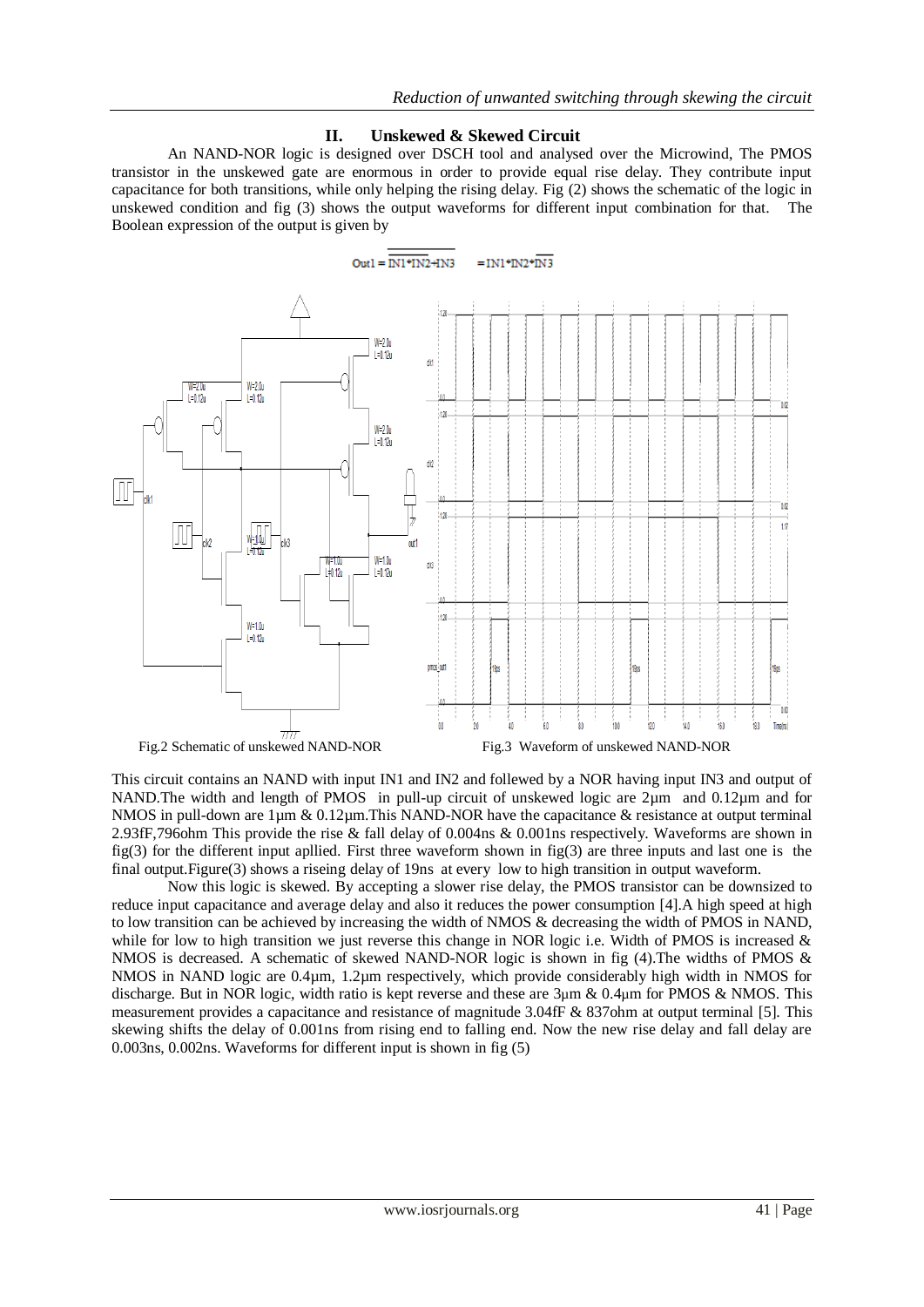

We can see in fig (5), the rise transition is now delayed by 7ns instead of 19ns as in previous case. This simply shows that the skewing can be used for faster transition of particular level change, can avoid unwanted switching.

## **III. Unskewed Adder Realisation**

A full adder provide the sum of three input and carry, sum logic function is defined by equation (1), (2)  $S = A \oplus B \oplus C$ 

$$
- (1)
$$

$$
S = \overline{ABC} + \overline{ABC} + \overline{ABC} + \overline{ABC}
$$

-- (2) The schematic of unskewed full adder on DSCH is shown in fig (6)



Fig.6 Schematic of Unskwed adder

The pull up circuit of the the adder circuit is designed using the PMOS of channel widths  $w= 2.0 \mu m$  and length  $l=0.12\mu m$ , while in pull down circuit width is change to 1.0 $\mu$ m to keep the ratio of current ratios of PMOS to NMOS approx. equal to 1.We have eight different condition of the circuit for the eight input combination from the three input.let's say i.e input is 110 then sum output would be zero, the output terminal would find a connection to the GND. The combination of logic is shown in fig $(7)$ ,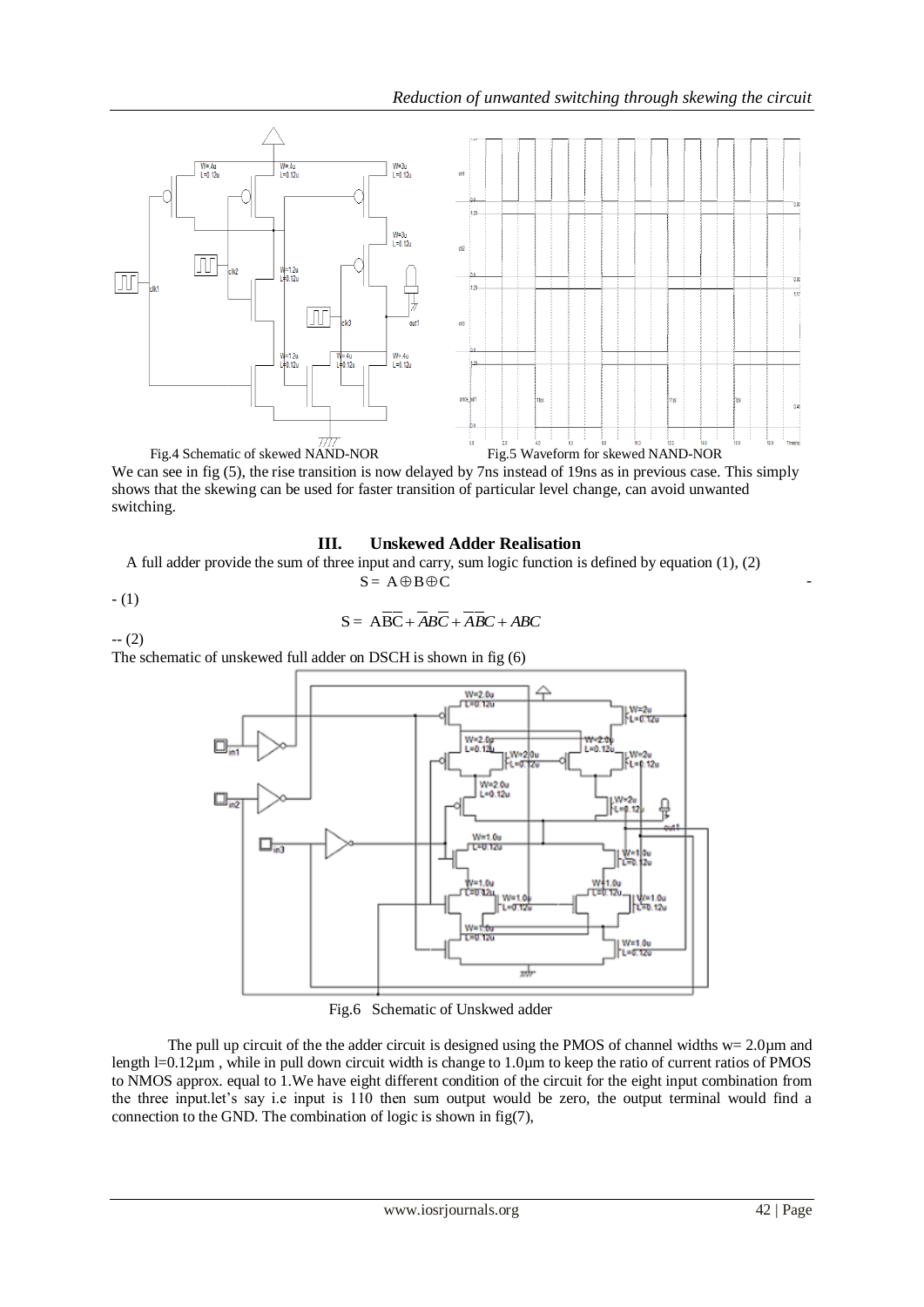

Fig.7 Operation of unskwed addder for i/p110

As shown no path is directly available from vdd to out1 and out1 is directly connected to gnd through three transistor of pull down circuit.Hence this output would be shown by off led at output terminal. The layout of adder designed over microwind is shown in fig (8), the designed logic has the rise delay and fall delay of 0.003ns. this layout has area 38.5X9.8  $\mu$ m<sup>2</sup> [5]. The output waveform for different inputs is shown in fig(9).fig shows the voltage v/s time





In fig(9), three waveforms from starting are the input waveform  $I/p$  1, 2, 3 respectively and last waveform shows the sum of three inputs. An instant is marked to show, when the input combination changes from 100 to 010 then due to high rise time of 44ps and low fall time of 18ps ,there is a switching in the output between two successive clock[5]. Because the threshold for this conventional design is vdd/ $2 = 1.20/2$  i.e 0.60v, while the voltage b/w two clock is down to 0.470v that can switch the sum controlled device to low state and then it has to come to high state[5]. This unwanted switching may reduce the performance of overall system.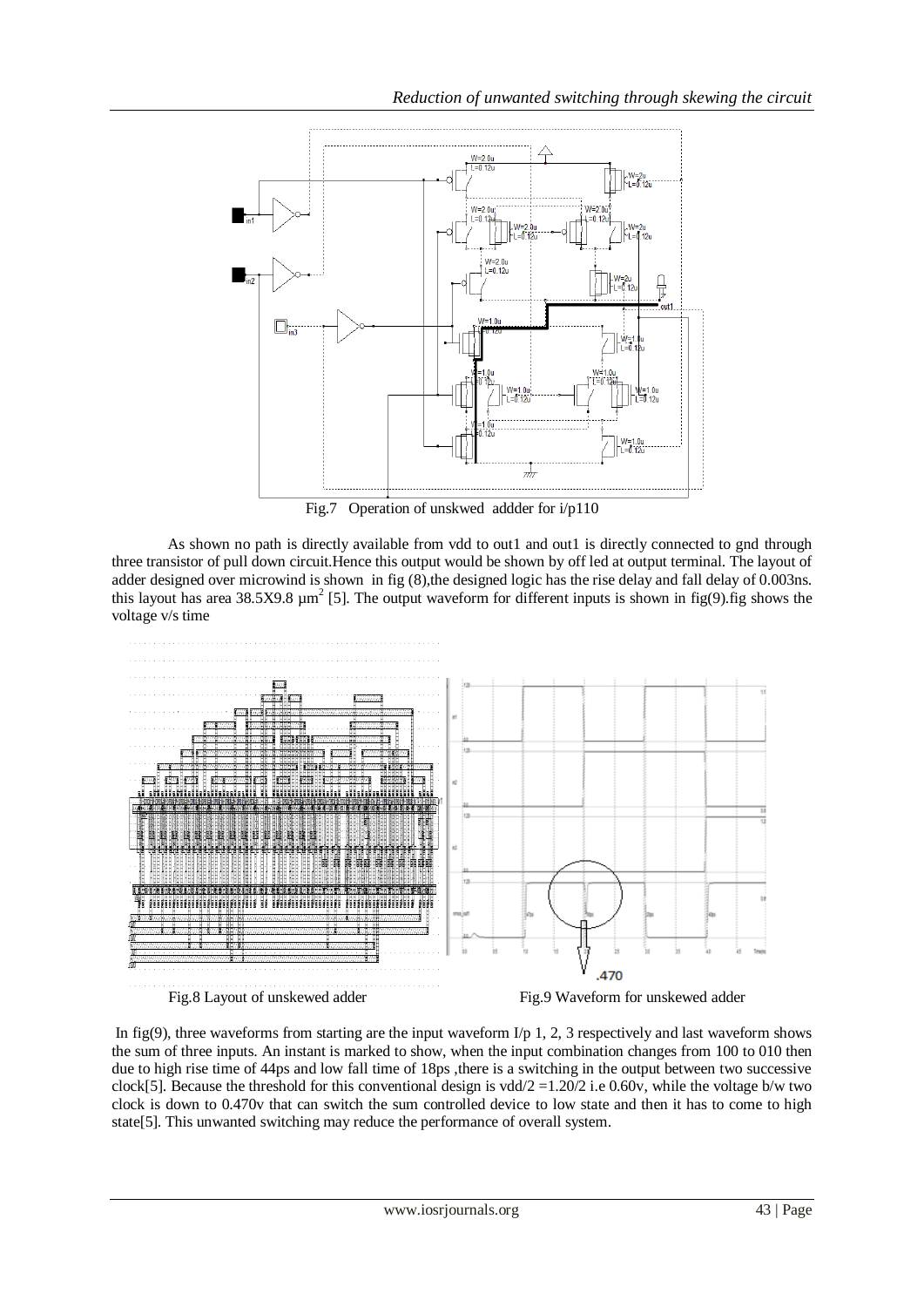### **IV. Skewed Adder Realisation**

As we have seen the unwanted switching in Conventional CMOS design but this switching may be avoided by the use of skewed design methodology hence to remove this effect this design is HI-Skewed by decrease the width of NMOS used in the pull-down circuit. A proposal of high skewed adder designed on DSCH tool is shown in fig (10)



Fig.10 Schematic of skewed adder

Sum is generated at the output for different combination of inputs same as the previous case.A layout of HIskewed adder and the output waveform voltage v/s time is shown in fig  $(11)\& (12)$  respectively. This layout has area 38.5X9.8  $\mu$ m<sup>2</sup>. For the designed CMOS Adder rise delay is 0.004ns and fall delay is 0.002ns. hence this skewing the fall delay transferred to rise delay.





Fig.11 Layout of skewed adder Fig.12 Waveform of skewed adder

As shown the rise time is reduce to 40ps from 44ps and fall time change from 18ps to 39ps which considerably changes the intermediate level b/w the two consecutive clock period. As indicated in fig.11, the intermediate level is approx. to 1.019v, which was 0.470v in the case of unskewed & lower than the threshold so it first switch to lower level & then raise to higher level which decrease the performance in terms of power consumption ,speed and productivity. But 1.019v is much greater than the threshold level hence there is no switch to lower level instead maintained at the same high level and count in higher productivity. The power dissipation in skewed circuit is 17.862µw which is low in comparison to 20.543µw in unskewed adder [5].